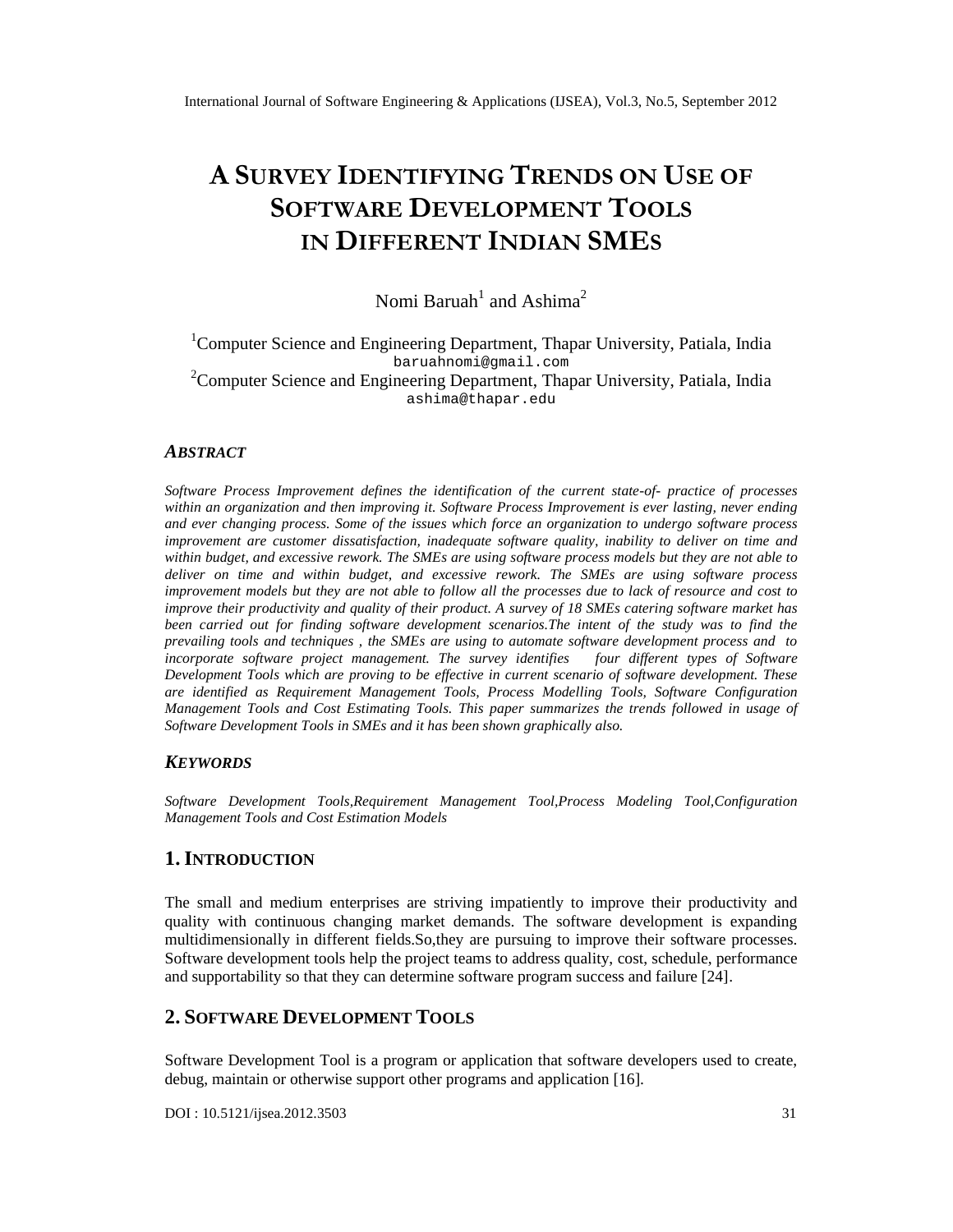## **2.Www. Requirement Management Tools**

Requirement Management Tools assist an organization in defining and documenting requirements by allowing them to store requirements in a central location. Project teams can then access the requirements in a central location. Project teams can then access the requirements by allowing them to ensure that their needs were needs correctly specified[26].

#### **2.1. Aaa. Rational Suite Analyst Studio**

The Rational Suite Analyst Studio is a requirement management tool used by business and system analysts responsible for gathering and managing software requirements. The tool allows reporting and tracking enhancement requests and defects in a powerful change request management system shared by the entire team and it also integrates data from multiple sources throughout the project [14].

## **2.2. Bbb.Omni-Vista OnYour Mark Pro**

Omni-Vista OnYour Mark Pro is a requirement management tool which allows users to do intelligent trade-off analysis between requirements, schedules and development costs. Users enter the difficulty of each requirement [12].

## **2.3. Ccc. Project Management Tool**

Project Management Tool is about taking ideas and converting them into a planned, resourced and funded project. The project management process can be broken down into three stages: Project Initiation, Project Control and Project Closure [15].

## **2.4. Ddd. Bugzilla**

Bugzilla is a web-based tool that lets users report and look up existing bugs. Changes made to a bug's status are automatically sent to users concerned with it [7].

#### **2.5. Eee.Redmine**

.

Redmine is a flexible project management web application which is written using the the Ruby on Rails framework. It has cross-platform and cross-database. Redmine is an open source and is released under the terms of the GNU General Public License v2 [18]

## **2. Xxx.Process Modeling Tools**

Process Modeling Tools are complex and powerful analysis tools for corporate process library, process analysis and organization architecture [25].

## **2.1. Aaa.BizAgi Process Modeler**

BizAgi Process Modeler is a freeware business process modeling and documentation tool. The modeler enables to visualize diagram, model and document business processes in industry standard Business Process Model and Notation [28].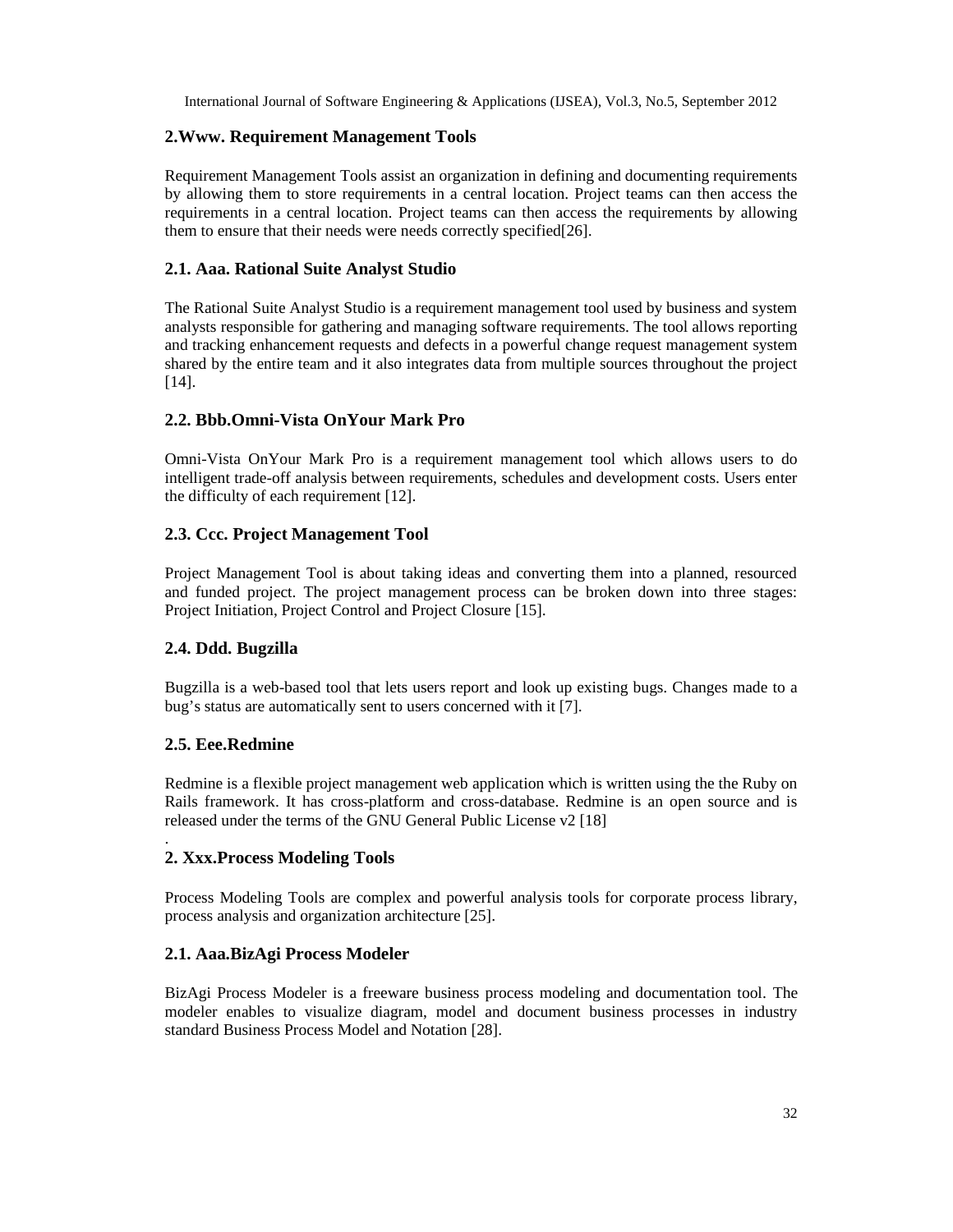## **2.2. Bbb.Open ModelSphere**

Open ModelSphere is an integrated tool for business process,data and UML modeling.The Open ModelSphere is used for building whole or partial models of an organization from the viewpoint of the process analyst the database designer or object developer [16].

## **2.3. Ccc.Questra BPM Suite**

Questra BPM Suite is a web-based business management system.The monitoring function enables tracking and measuring employee performance on the cloud [11].

## **2.4. Ddd.Tibco Business Studio**

Tibco Business Studio is used for business analyst and solution designer including those responsible for the analysis, design, simulation, implementation and deployment of business processes [27].

## **2.5. Eee. Process Maker**

Process Maker is a cost effective and easy to use open source business process management which can assist organization of any size with designing, automating and deploying business processes of various kinds [17].

## **2. Yyy.Software Configuration Management Tool**

Software Configuration Management Tool enables the project managers to keep evolving software product under control and thus contributes to satisfying quality and delay constraints [23].

## **2.1. Aaa.GNU Arch**

GNU Arch manipulate changes made by multiple people or at different times [8].GNU Arch is a software configuration tool used to keep track of the changes made to a source tree and to help programmers .

## **2.2. Bbb. Rational ClearCase**

Rational ClearCase is a software tool for software configuration management of source code and other software development assets. It forms the base of version control for many large and medium sized businesses and can handle projects with hundreds or thousands of developers [22].

## **2.3. Ccc.Concurrent Version System**

Concurrent Version System is a SCM tool for software developers which support collaborative development of software development of software development of software within a team,and the tracking of changes to software source code over time. The tool supports latest changes to the software [10].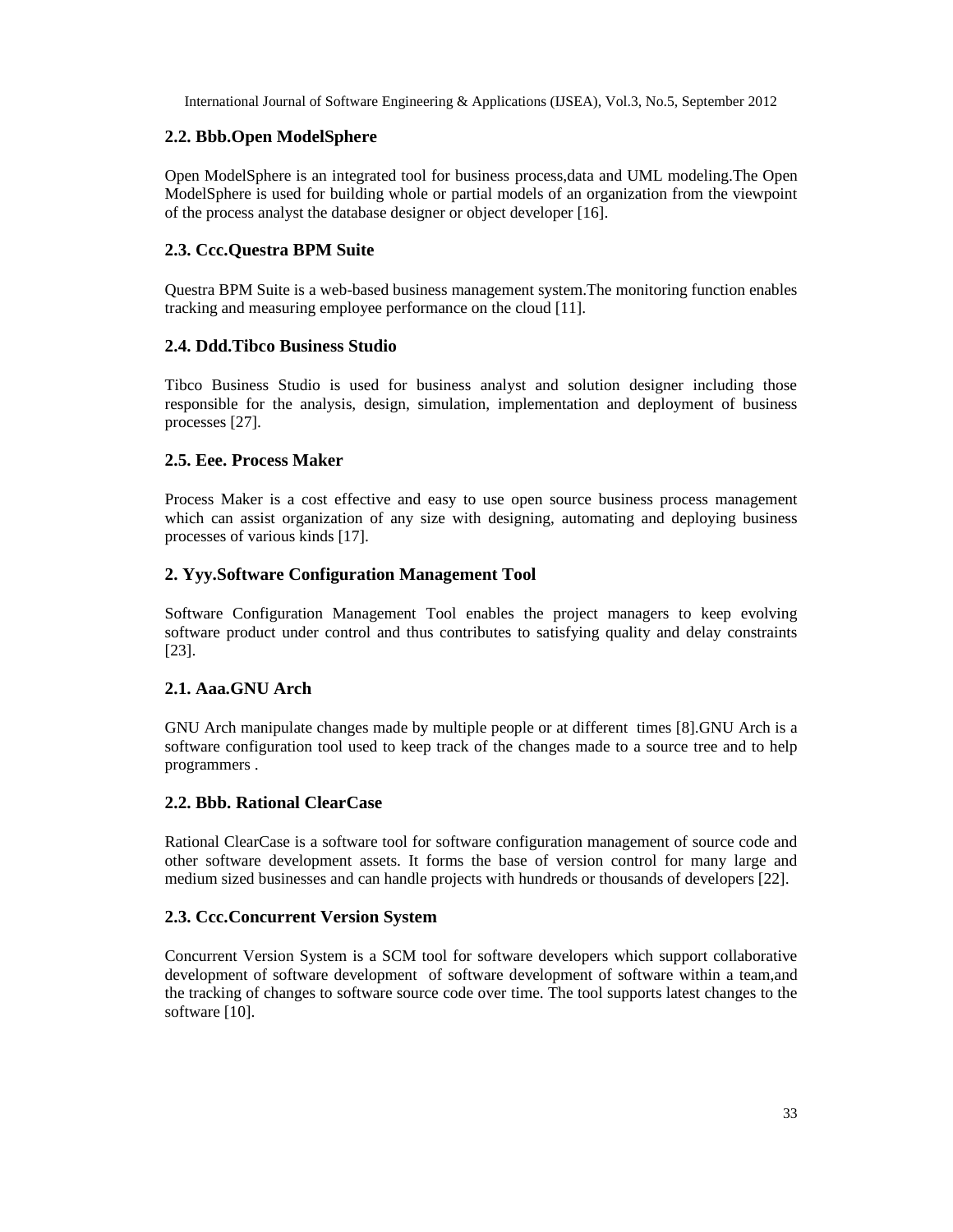## **2.4. Ddd.Serena ChangeMan DS**

Serena ChangeMan DS features a full suite of SCM capabilities,from versioning through build and deployment ,all based on user-defined processes.It manages distributed software application from development to development .It supports the most common operating systems using a client-server and agent based architecture [21].

## **2.4. Eee.SubVersion**

SubVersion is a version control system that keeps track of changes made to files and folders ,facilitating data recovery and providing a history of the changes that have been made over time [9].

## **2. Zzz. Cost Estimation Models**

Cost Estimation Model calculates the approximate cost of a product, program or project computed on the basis of the available information [13].

## **2.1. Aaa.Advanced Missions Cost Model**

Advanced Missions Cost Model is a simple online method that provides for a quick turnaround and rough-order-of-magnitude estimating. The model is used for estimating the development and production cost of spacecraft, space transportation systems, aircraft, missiles, ships and land vehicles [2].

## **2.2. Bbb.Cost Estimating Guidelines**

The Cost Estimating Guidelines provides Information and Information Technology (I & IT) project managers, project analysts and PMO staff with an understanding of the project cost estimates recommended at each phase of the I & IT project life cycle [1].

## **2.3. Ccc.COCOMO Software Cost Model**

COCOMO stands for Constructive Cost Model.COCOMO is an open-model [19].It is used for estimating the number of person-months required to develop software. It estimates the development schedule in months and produces an effort and schedule distribution by major phases[4].

## **2. 4.Ddd.Cost Spreading Calculator**

Cost Spreading Calculator used to estimate the cost of a program upto 8 years. A beta curve is used by the calculator to determine the amount of money to be spent in each year based on the fraction of the total time that has elapsed. The user enters the total cost to be spread, the beginning and ending years [3].

## **2. 5.Eee.Learning Curve Calculator**

Learning Curve Calculator have been applied to all types of work from simple tasks to complex to complex jobs .It recognizes the repetition of the same operation results in less time or effort expended on that operation .It states that the direct labor man-hours necessary to complete a unit of production will decrease by a constant percentage each time the production quantity is doubled [5].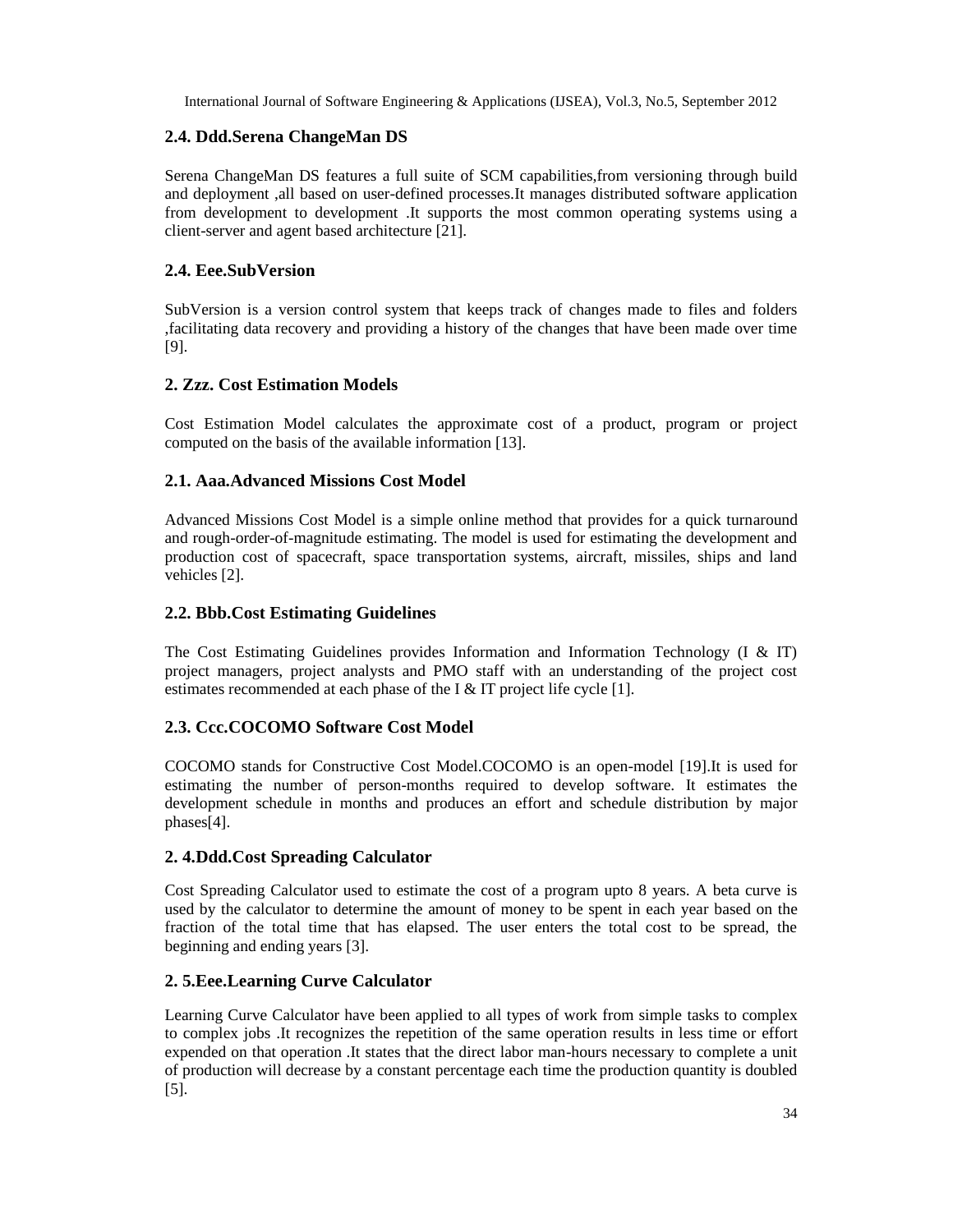## **3. SURVEY OF THE USE OF SOFTWARE DEVELOPMENT TOOLS**

A survey is carried on the use of Software Development Tools in 18 SMEs of India.They are FutureSoft,Delhi,IT Pyramid,Noida,Zaloni Technologies,Guwahati, DZ Engineering,Pune,Aon Hewitt,Chennai,CGI Technologies,Bangalore,IAG Automation,Gurgaon,SIQUES,Noida,Vacpic Technologies Pvt Ltd,Bangalore,Aris Global Software Pvt Ltd,Bangalore,Yodlee Pvt Ltd,Bangalore,Roma Think Soft,Bangalore,Exilant Technologies Pvt Ltd,Bangalore,Xixom Technology,Delhi,IQ Systems India Pvt Ltd,Chennai,Globrin Technologies,Gurgaon,Targus Technologies,Gurgaon and Verchaska Infotech Pvt Ltd,Mumbai.It has also been seen that though the SMEs are not using any proper SPI models ,they are using different Software Development Tools in their organization to improve their productivity and quality.The different Software Development Tools are Requirement Management Tools, Software Project Planning Tools, Process Modeling Tools, Software Configuration Management Tools and Cost Models. A questionnaires concentrating rigorously on software process requirement engineering, software process models, software teams, software metrics, software planning and development, software process improvement models and software development documentation. The questions were filled up by Software Developers, Software Project Managers, Software Product Managers and Project Leaders. The different figures below show the percentage of use different Software Development Tools in Indian SMEs.

#### **3. 1 Www. Percentage of Use of Requirement Management Tools in SMEs of India**



Figure 1. Percentage of Use of Requirement Management Tools in SMEs of India

It has been seen in Fig 1 most of the Indian SMEs uses Rational Suite Analyst Studio (Use Case Modelling) as requirement management tool in their organization while the other requirement tools are being used by different SMEs on small scale.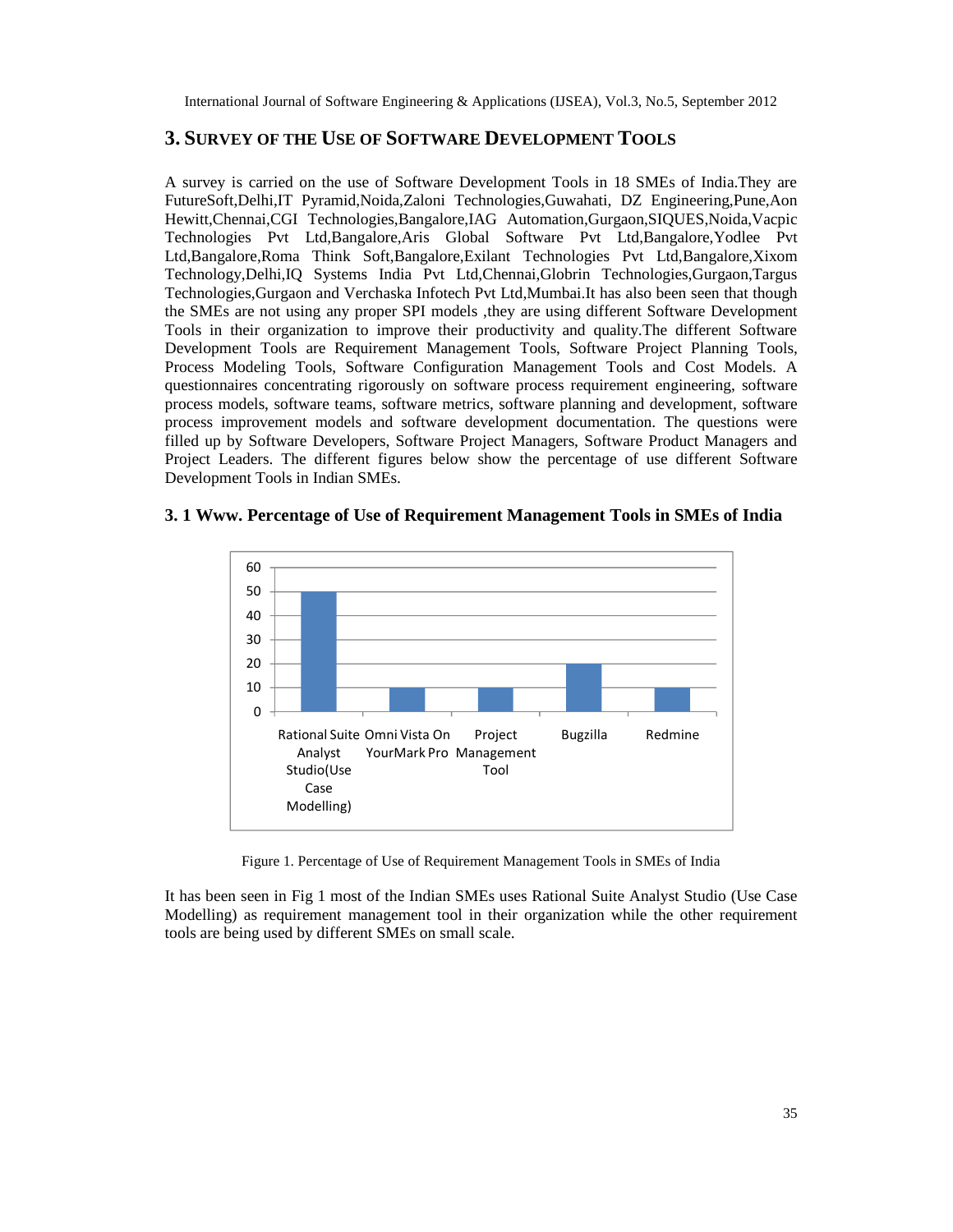

**3. 2 Xxx. Percentage of Use of Process Modeling Tools in SMEs of India**

Figure 2. Percentage of Use of Process Modeling Tools in SMEs of India

It has been seen from Fig 2 that most of the Indian SMEs uses Open ModelSphere as Software Project Modeling Tool, while the other Process Modeling Tools are liked by few SMEs of India.





Figure 3. Percentage of Use of Software Configuration Management Tools in SMEs of India

It has been seen in Fig 3 that most of the Indian SMEs uses Concurrent Version System as Software Configuration Management Tools, while the other Software Configuration Management Tools like GNU Arch, Clear Case etc are being used by different SMEs of India.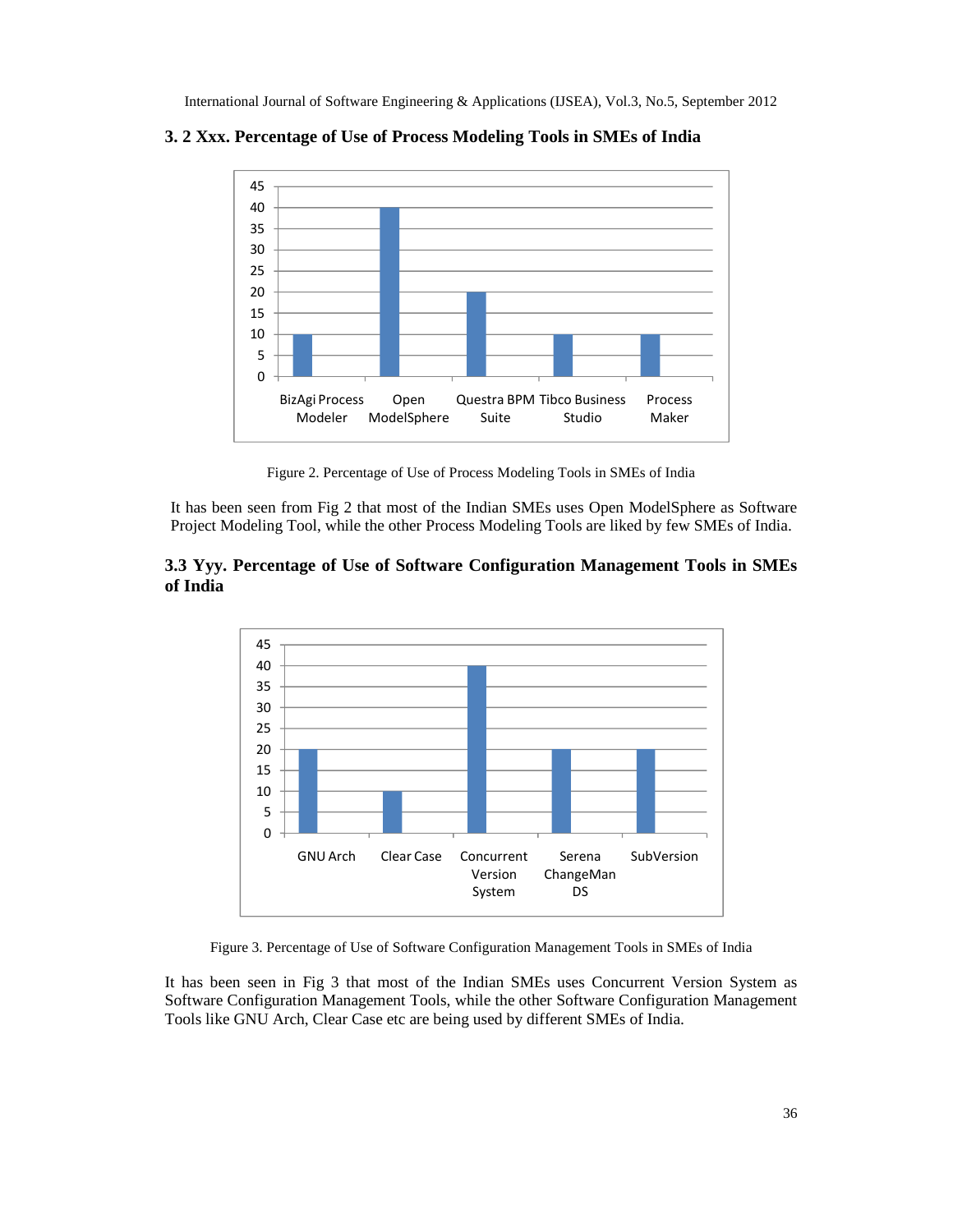



Figure 4 Percentage of Use Cotost Models in SMEs of India

It has been seen in Fig 4 that most of the Indian SMEs uses COCOMO Software Cost Model as Cost Model, while the other Cost Model like Advanced Missions Cost Model, Cost Estimating Guidelines etc are being used by different SMEs of India.

## 4.CONCLUSION

Software Development is a major timity that has to be carried out by favore engineers, and project manager. SMEs in Indian Software Industry are bundled up with many outsourced national and international projects. Many of the SMEs are not following any software process improvement model to enhance their productivity and in due of lack bresources But Indian SMEs are quite capable of fulfilling the needs of software industry besides the fact of not following any particular software improvement mod $E$  bridge the gap, these SMEs have adopted certain automated software development, toolish they are using effectively in order to deliver the product. Aproper use of software development to also reduce risks associated with the project and also promises a timely deliven the other hand. Use of Software Development tools like Requiement Management Tools, Process Modeling Tools, Software Configuration Management Tools and Cost Moder's helpful in software project management also.

## ACKNOWLEDGEMENTS

The authors would like to thank everyone Software Developers, Software Project Magers, Software Product Managers and Project Leaders of the above mentioned companies who had helped by filling the survey questionnaires hich had helped us in knowing the different strategies followed by different companies.

## **REFERENCES**

- [1] Cost Estimation Guidelines How to Develop Accurate Cost Estimates as Part of the Gateway Review Process, Vers 0.2,June 14,2012
- [2] [http://cost.jsc.nasa.gov/AMCM.htm](http://cost.jsc.nasa.gov/AMCM.html)l ,Feb 18,2012
- [3] [http://cost.jsc.nasa.gov/beta.h](http://cost.jsc.nasa.gov/beta.html)tml ,Feb 18,2012.
- [4] http://cost.jsc.nasa.gov/COCOD.html ,Feb 24,2012.
- [5] http://cost.jsc.nasa.gov/learn.html ,Feb 24,2012.